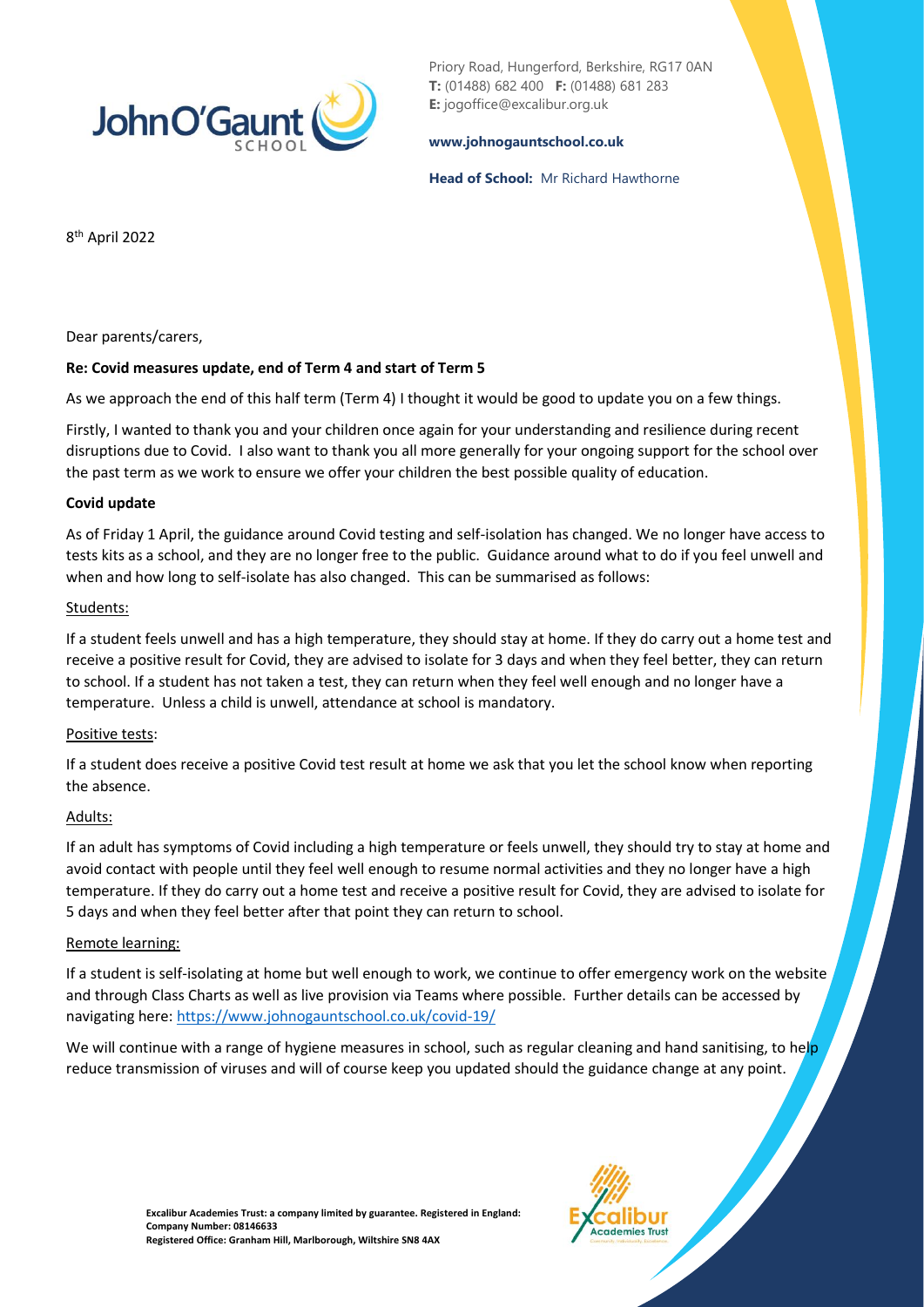### **End of Term 4**

The last day of term is Friday 8<sup>th</sup> April 2022. We have a charity day planned for this day and it is therefore the rearranged non-uniform day originally scheduled for 18<sup>th</sup> March. During period 5, all students will be able to participate in the charity fayre. School will finish at the usual time of 3.10pm. The school telephone lines will be closed for the Easter holidays and, although the site itself will be open at times due to the Year 11 revision sessions being offered, Reception will not be manned. Therefore, please email the office if you have any queries and someone will respond as soon as they can when we return.

### **Start of Term 5**

School resumes at 8.45am on Monday 25<sup>th</sup> April. Students should arrive punctually, in full and correct school uniform, ready to learn and do their best. The start of the new half term is going to be a busy one and is an important one educationally, especially for students in Year 11 and Year 10 who will be sitting exams.

As I am sure you'll appreciate, after a break it is important for the school to reset the tone for uniform, behaviour and conduct and therefore I would like to draw your attention to the following:

### Uniform:

John O'Gaunt is a uniform school. We believe that students should be dressed smartly and professionally at all times. We appreciate that during the academic year wear and tear has an impact on some items of uniform and this is why we have our yellow/red 'uniform passes'. Where uniform problems arise, parents should **write a**  note to explain the situation and when it will be resolved, so that we can issue your child with a uniform pass accordingly. However, the use of these should always be the exception and not the rule. Certainly, after a holiday like Easter, we see no reason why *every* child should not return in full, correct uniform. Please check our uniform policy if you are unsure about what is and is not acceptable. Children who fail to arrive in the correct uniform or fail to wear it correctly in the day will face sanctions and may be isolated from the community until the issue is resolved. Please do not allow your child to be put in this difficult position. Our uniform policy can be found here:<https://www.johnogauntschool.co.uk/parents/uniform/>

#### Student conduct:

The vast majority of students at JOG conduct themselves impeccably in lessons and around school. However, it is important that our students are reminded of our high expectations regularly to ensure that all of them can enjoy the benefits of a calm, purposeful, safe and effective school. As you would expect, we will be focussing on this through tutor time and assemblies in school during the term, with a particular emphasis on kindness and respect. We cannot achieve this alone however, and cooperation in promoting high expectations and showing your support for the school is vital. I would therefore respectfully request that you take a little time to discuss these things before we return. I thank you in advance for helping the school in this way.

### Muster points and student toilets:

To help us establish expectations at the start of the new term, for at least the first week, students will be required to report to muster points from 8.40am, **before** they go to their tutor bases. Unless the weather is unsuitable, muster points will be in the tennis courts. Students will be told of the indoor and outdoor areas they need to report to during tutor time today and reminded on the morning of our return. I have included a copy of where these are at the end of this letter. Mustering will enable us to have oversight of all our students, check their uniform and set the tone for the forthcoming weeks.

We will also be trialling locking most student toilets during lesson time after Easter, following some unfortunate incidents of vandalism. Toilets will be open at break and lunchtimes and before and after school as well. Students have plenty of opportunities at these times to use the facilities but students with medical needs will still be allowed to use a different toilet. In rare exceptional circumstances where a student may need to use a facility during lesson time, they should report to Student Reception in the first instance. I am aware that measures like this, caused by a few but impacting all are contentious, but we feel this is an approach that will again help us set the right tone for all our students. Thank you in anticipation of your support.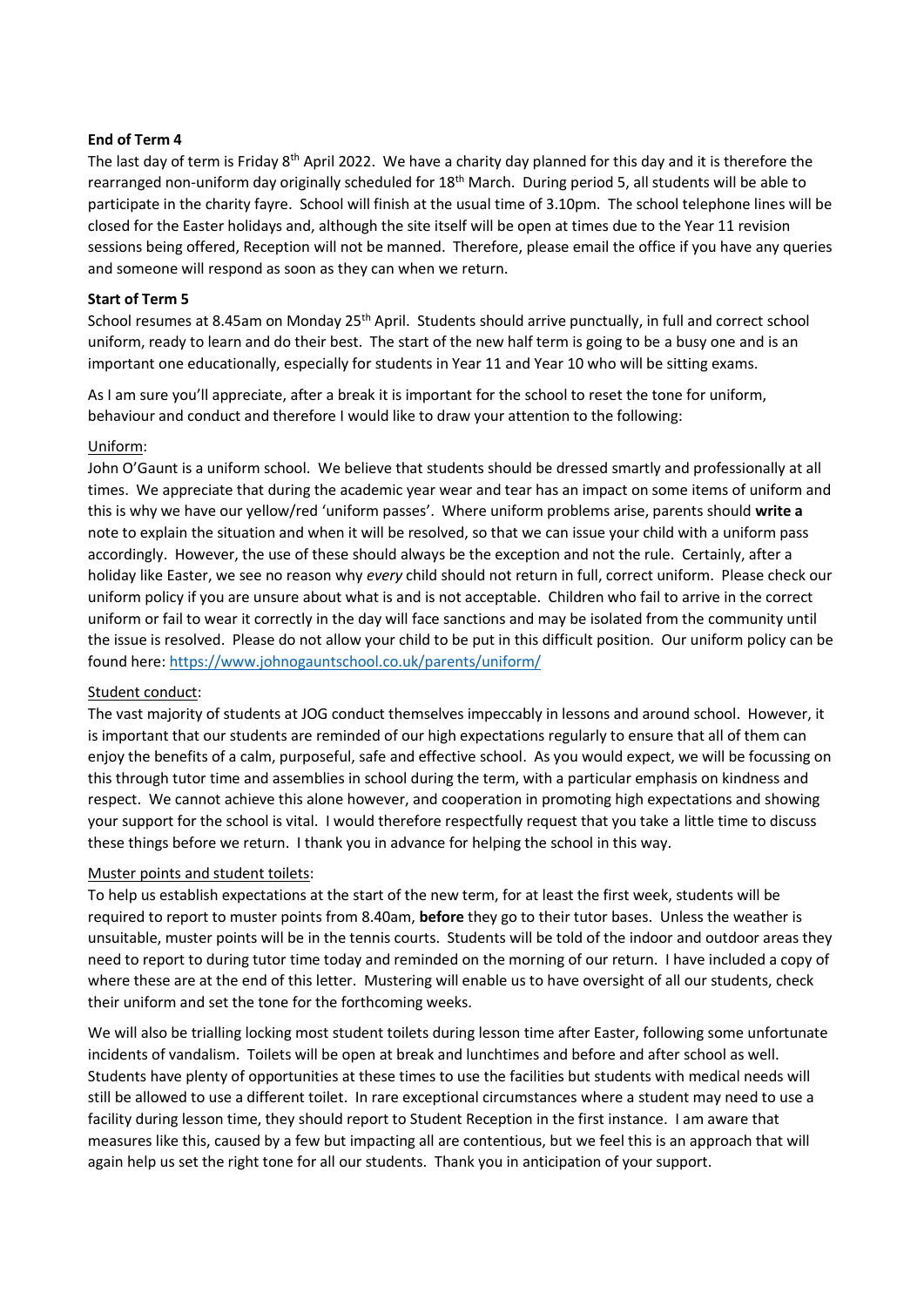# Work scrutiny:

Finally, we're constantly striving to improve the quality of education we offer. As part of our cycle of selfevaluation, we conduct quality assurance exercises, one of which is looking at student work. We plan to hold one of these during a staff development session on Monday 25<sup>th</sup> April drawing from a random sample of student books/folders. Therefore, we'd really appreciate it if you could ask your child to ensure they have their books with them that day, in case we need to see them.

In the meantime, I hope that you and your family enjoy a restful and pleasant Easter break. Do contact the school if you have any queries.

Yours sincerely,

**Mr R Hawthorne Head of School**